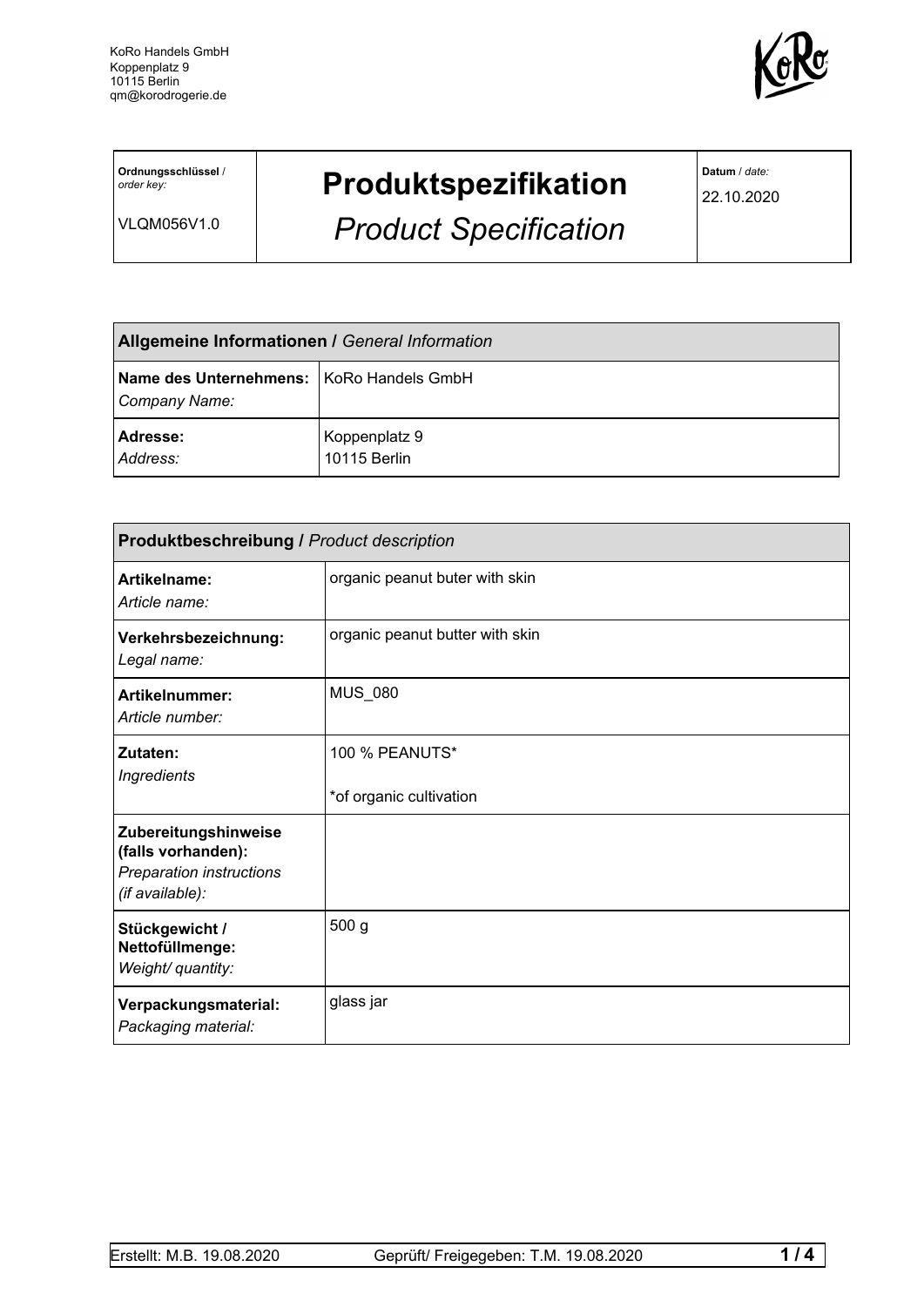

| <b>Produktbeschreibung / Product description</b>               |                                                                                                                                                                                                                                                                                                        |  |
|----------------------------------------------------------------|--------------------------------------------------------------------------------------------------------------------------------------------------------------------------------------------------------------------------------------------------------------------------------------------------------|--|
| <b>Besondere</b><br>Eigenschaften:<br>Special characteristics: | x bio /organic (Öko-Kontrollstelle / organic control body: BG-BIO-18)<br>$\Box$ fairtrade / fairtrade<br>x vegan / vegan<br>x vegetarisch / vegetarian<br>$\Box$ glutenfrei / glutenfree<br>□ laktosefrei / lactose-free<br>$\Box$ koscher / kosher<br>$\Box$ halal / halal<br>$\Box$ andere / others: |  |

| Sensorische Beschreibung / Sensorical description |                                  |  |
|---------------------------------------------------|----------------------------------|--|
| Aussehen / Farbe:<br>Appearance / Colour:         | light to dark brown              |  |
| Geschmack:<br>Flavour:                            | Typical of roasted peanuts       |  |
| Geruch:<br>Odour:                                 | Typical smell of roasted peanuts |  |
| Konsistenz:<br>Texture:                           | Brown paste                      |  |

| Nährwertangaben pro 100 g / Nutritional information per 100 g  |          |           |  |
|----------------------------------------------------------------|----------|-----------|--|
| Energie: I Energy value:                                       | 2721/657 | kJ / kcal |  |
| Fett: I Fat:                                                   | 54       | g         |  |
| Davon gesättigte Fettsäuren: I of which saturated fatty acids: | 4,5      | g         |  |
| Kohlenhydrate: I Carbohydrates:                                | 11       | g         |  |
| Davon Zucker: I Of which sugar:                                | 3,9      | g         |  |
| <b>Ballaststoffe: / Fibre:</b>                                 | 6,2      | g         |  |
| Eiweiß: / Protein:                                             | 23       | g         |  |
| Salz: / Salt:                                                  | 0,12     | g         |  |
| sonstige Angaben: / other values:                              |          |           |  |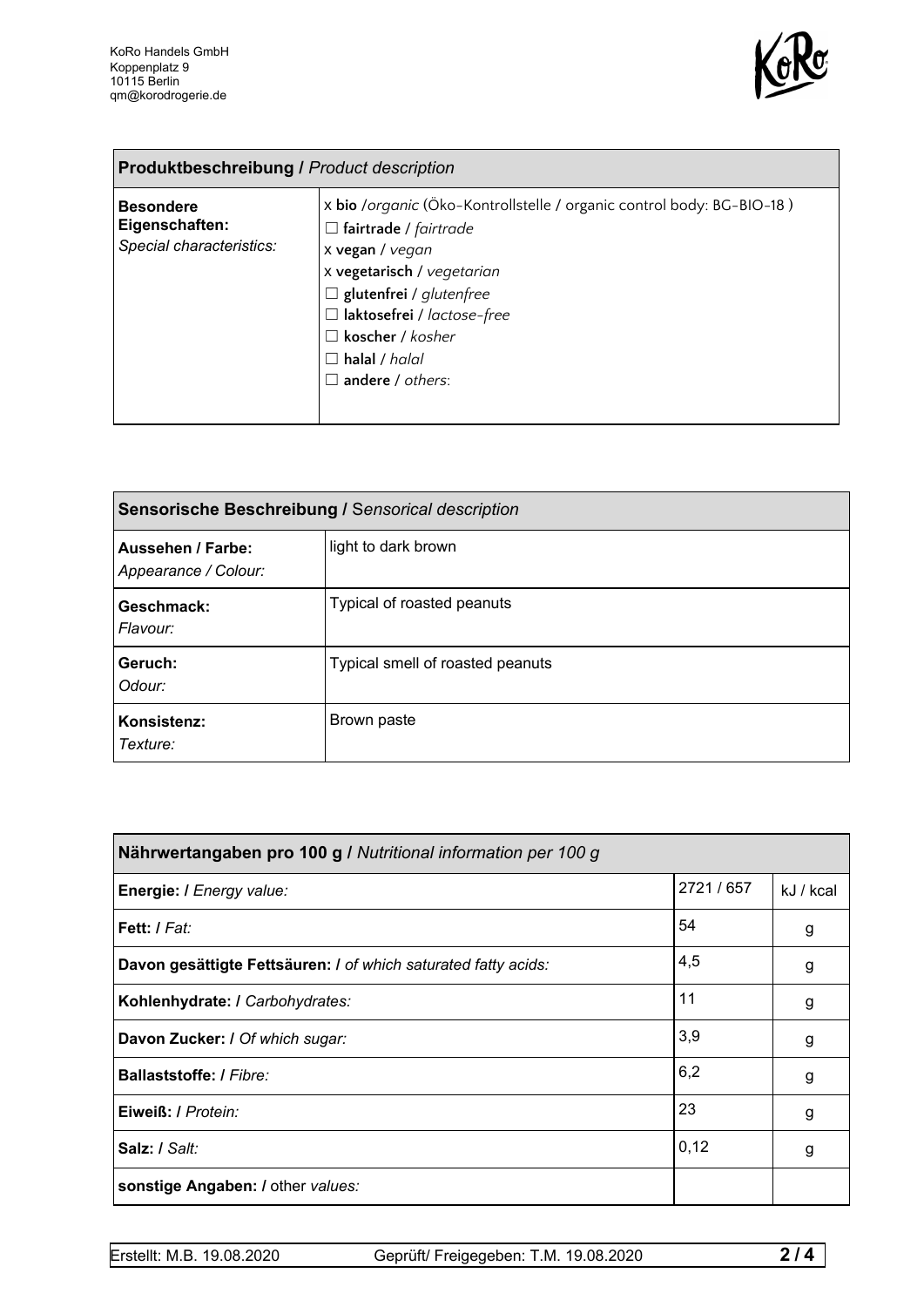

| Lagerung und Haltbarkeit / Storage and Shelf Life             |                                                                                                                              |  |
|---------------------------------------------------------------|------------------------------------------------------------------------------------------------------------------------------|--|
| Optimale<br>Lagerungsbedingungen:<br>Storage recommendations: | Keep in closed containers in a cool dry place, temperature 1 - 25 oC.<br>Store away from odors and sunlight and heat sources |  |
| <b>Mindesthaltbarkeit:</b><br><b>Expected shelf life:</b>     | 36 months                                                                                                                    |  |

| Allergenkennzeichnung gemäß LMIV 1169 / 2011 / Allergen Declaration according to EU<br><b>Regulation 1169 / 2011</b><br>Legende: Key<br>Allergen ist in der Rezeptur enthalten / Allergen contained in recipe<br>a.<br>b.<br>Risiko der Kreuzkontamination ist möglich / Possible risk of cross contamination<br>Allergen ist in der Rezeptur nicht enthalten / Allergen not contained in recipe<br>c. |              |              |              |
|--------------------------------------------------------------------------------------------------------------------------------------------------------------------------------------------------------------------------------------------------------------------------------------------------------------------------------------------------------------------------------------------------------|--------------|--------------|--------------|
|                                                                                                                                                                                                                                                                                                                                                                                                        |              |              |              |
| Glutenhaltiges Getreide / gluten-containing cereals                                                                                                                                                                                                                                                                                                                                                    |              | $\perp$      | X            |
| Krustentiere / Crustaceans:                                                                                                                                                                                                                                                                                                                                                                            |              | $\Box$       | $\mathsf{x}$ |
| Ei $l$ Egg                                                                                                                                                                                                                                                                                                                                                                                             | $\mathsf{L}$ | $\perp$      | X            |
| Fisch / Fish                                                                                                                                                                                                                                                                                                                                                                                           |              | П            | X            |
| Soja / Soy                                                                                                                                                                                                                                                                                                                                                                                             |              | $\mathsf{L}$ | X            |
| Milch (Laktose) / Milk (lactose)                                                                                                                                                                                                                                                                                                                                                                       |              | П            | X            |
| Erdnüsse / Peanuts                                                                                                                                                                                                                                                                                                                                                                                     | X            | П            | П            |
| Andere Schalenfrüchte* I Other edible nuts*                                                                                                                                                                                                                                                                                                                                                            |              | х            |              |

**Sellerie** */ Celery* x **□** □ □ x x

**Senf /** *Mustard* ☐ ☐ x

**Sesam** */ Sesame* □ □ □ x □

**Schwefeldioxid und Sulphite /** *Sulphur dioxide* ☐ ☐ x

**Lupinen /** *Lupin* ☐ ☐ x

**Weichtiere /** *Molluscs* ☐ ☐ x